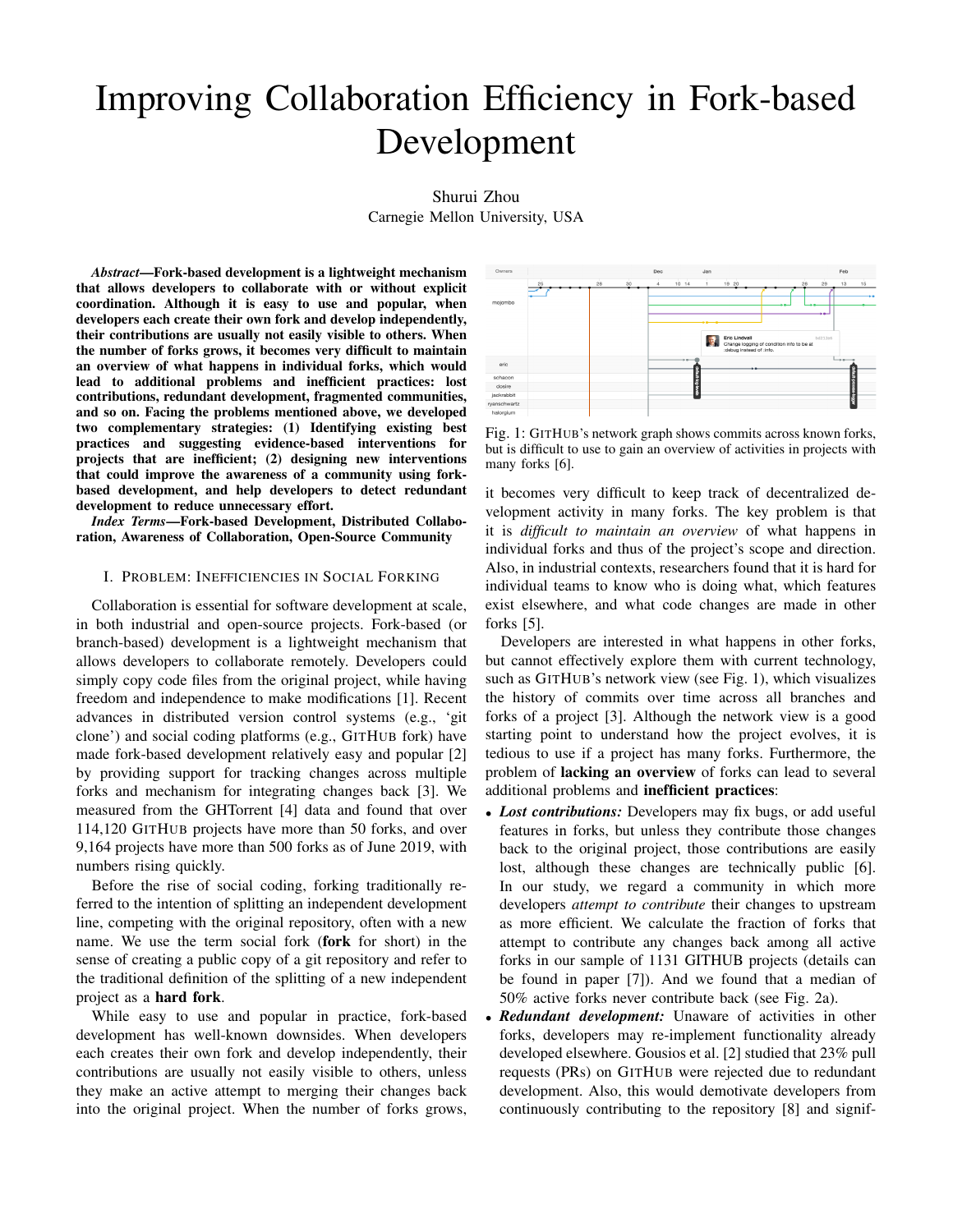

Fig. 2: Density plots of four inefficient forking practices with high variance among projects in our sample. The arrow points towards higher efficiency. The dashed line shows the median.

icantly increase the maintenance effort for maintainers [9]. Plotting the fraction of PRs rejected due to redundancies in Fig. 2c, we can observe that redundant development is a small but pervasive problem (mean 3.4 %; max 51 %).

- *Rejected pull requests:* When developers submit a PR that gets rejected, they can perceive this as a waste of their effort and get discouraged from contributing further [10]. One common reason for rejecting a PR is misalignment with the maintainers' vision of the project [10], [11]. From the community's perspective, a project in which most PRs are accepted can be considered as more effective with regard to contributor efforts. Observing the rate of rejected PRs among all closed PRs in our 1131 GITHUB projects plotted in Fig. 2b, we see that in most projects a majority of PRs are accepted, but also note the high variance.
- *Fragmented communities:* Diffusion of efforts can be observed on GITHUB in many secondary forks (*i.e.*, forks of forks) that contribute to other forks, but not to the original repository [12]. This fragmentation can seriously threaten the sustainability of open source projects when scarce resources are additionally scattered across multiple projects. In fragmented communities, we see multiple related repositories receive contributions, but those contributions are rarely shared. Hard forks are rare but potentially very expensive for a community. Fig. 2d shows that a median of 5% sampled projects have hard forks. Even though this only happens to some projects, but the problem is severe.

## II. AN OVERVIEW OF PROPOSED SOLUTIONS



Fig. 3: Outline of proposed work. (Arrows present the mapping between solution and its targeting problems)

In this thesis, we first study the problem space by quantifying the efficiencies in fork-based development. Then we propose two strategies to mitigate these problems: First, we would like to identify existing best practices and suggesting evidence-based interventions to projects that are inefficient; second, we would like to build tools that could improve the awareness of a community and help developers to detect redundant development to reduce developers' unnecessary effort. To evaluate the effectiveness and usefulness, we propose to conduct both quantitative and qualitative studies.

#### III. IDENTIFYING EXISTING BEST PRACTICES.

In analyzing the inefficiencies of our sampled projects set, we found that projects are indeed very different regarding the degree of inefficiencies (see Fig. 2). These strong differences bring us the opportunity of improving efficiencies for opensource projects by identifying existing interventions from some projects that are more efficient. Therefore, we would like to understand: What characteristics and practices of a project associate with efficient forking practices?

## *A. Research Method*

We designed a mixed-method approach to first interview 15 developers to identify candidate project characteristics and practices that may influence effectiveness in a project. Then, based on those interviews, we derived *eight hypotheses* about modularity and coordination-related factors and how they influence the inefficiencies:

H1. *Projects with a better modular design have a larger portion of contributing forks.*

H2. *Projects with a better modular design accept a higher fraction of PRs.*

H3. *Projects pursuing a centralized management strategy have a larger portion of contributing forks.*

H4. *Projects pursuing a centralized management strategy have a larger portion of merged PRs.*

H5. *Projects in which external developers tend to discuss or claim an issue before submitting PRs have a lower frequency of redundant development.*

H6. *Projects with a lower PR merge ratio have higher likelihood of having at least one hard fork.*

H7. *Projects with a more modular design have higher likelihood of having at least one hard fork.*

H8. *Projects pursuing a centralized management strategy have higher likelihood of having at least one hard fork.*

Next, we iteratively *operationalized inefficiencies and context factors (modularity and coordination)* in GITHUB repositories. Several measures are nontrivial and are built on top of significant prior research (more details are in the paper [7]). Finally, we tested our hypotheses using *multiple regression modeling*.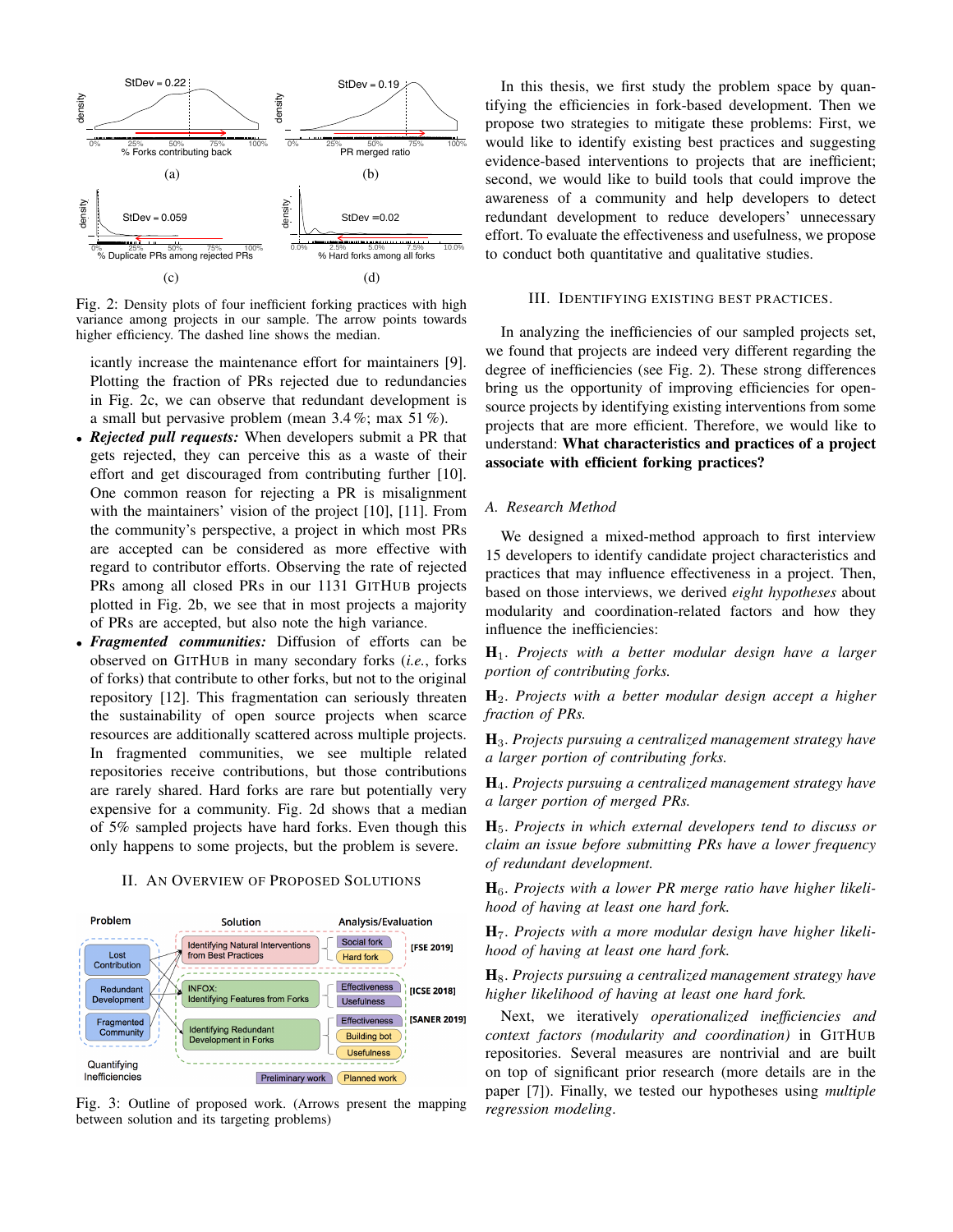## *B. Key Findings & Insights*

Based on our modeling results, we find evidence in support of both  $H_1$  and  $H_3$ : projects with stronger coordination practices, as evidenced by advanced planning of what work needs to be done through issue linking, or more modular architecture, tend to have a higher fraction of contributing forks that submit patches upstream. Besides, even after controlling for confounds, we found positive effects on the average PR merge ratio, which supports  $H_2$  and  $H_4$ : the more modular the architecture, or the more planned the PRs are, i.e., in response to open issues, the higher the average acceptance rate. Furthermore, our result shows that the higher the rate at which PRs are pre-communicated, the lower the overall rate of duplication among PRs  $(H_5)$ . However, the model fit is rather poor, so we conclude cautiously that: there is only weak evidence that claiming PRs before working on them associates with lower risk of duplicate work.

Regarding hard forks, our model confirms a sizeable negative effect for the PR merge ratio, strongly supporting  $H_6$ . The centralized management index also has a statistically significant positive effect supporting  $H_8$ . We do not find a statistically significant effect though for the modularity associating with hard forks  $(H<sub>7</sub>)$ .

## *C. Planned Work – Exploring Trade-offs Regarding Fragmented Communities due to Hard Forks*

We have mainly focused on social forks, while there is value to explore the benefit or trade-off of hard forks, which could lead to fragmented communities, and understand the transition between social forks and hard forks. So we propose a mixmethod study that attempts to understand: Why do hard forks occur? What characteristics of a community that associate with would lead to hard forks? What are the trade-offs between social forks and hard forks?

## IV. DESIGNING NEW INTERVENTIONS TO IMPROVE AWARENESS.

Awareness solutions could increase the transparency in collaborative software development [13]. As there is a lot of information that is publicly available but not easily accessible, we saw opportunities for building awareness tools and mitigating inefficiencies. We designed an approach INFOX [6] to summarize un-merged code changes in forks in order to generate a better overview of the community (see Fig. 4 of INFOX overview page). We also designed an approach [14] to identify potentially redundant code changes to save developers' effort.

#### *A.* INFOX*: Identifying Features in Forks*

We design an approach to identify unmerged cohesive code changes (named features) from forks (called INFOX).

*1) Method:* INFOX takes the diff between the latest commit of the upstream and the latest commit of each fork from GITHUB, for which gathers the non-merged changes from fork. Then it proceeds in three steps:

|                | <b>■ Smoothieware / Smoothieware</b><br><b>V</b> Fork<br><b>⊙</b> Watch ~<br>179<br>$\bigstar$ Star<br>530<br>#Active forks (within a year): 89 | 573        |
|----------------|-------------------------------------------------------------------------------------------------------------------------------------------------|------------|
| <b>Cluster</b> | #Forks have un-submitted code changes: 33<br><b>OpenBuilds/Smoothieware, last commmit: 16 days ago</b>                                          | LOC        |
| com.           | com, substr, smoothie, setcursor, build, lcd, c_str, openbuilds]                                                                                | 46         |
| lcd.           | lcdwidth, shift, glcd_font, fb_size, framebuffer, memory, is_sh1106, size_sh1106, data, framebuffe                                              | 10         |
| con.           | contrast, apex, is_sh1106, support, contrast, reversed, oled, ol, sh1106]                                                                       | 5          |
| ol c.          | ol_checksum, new, variant, checksum, sh1106_ol, cksm, lcd_cksm, support, lcd, st7565]                                                           | 2          |
| <b>Cluster</b> | Iciscon/Smoothieware, last commmit: Jan 27                                                                                                      | LOC        |
| bed            | bed, gcode, div, ha_letter, home_offset, gcode_receiv, nullstream, number, correct_checksum, st                                                 | 28         |
| <b>Cluster</b> | arhi/Smoothieware, last commmit: Jan 3                                                                                                          | <b>LOC</b> |
| amp.           | ampmod1_pin, adc_valu, ampmod2_pin, thekernel, value, by_default, name_checksum, as_numbe                                                       | 92         |
| add.           | added, example, config, function, pt100, class, streamoutput, snippet]                                                                          | 1          |

Fig. 4: INFOX overview

- Identify a dependency graph among all added or changed lines of code by parsing and analyzing the code for multiple kinds of dependencies.
- Cluster the lines of the change based on the dependency graph using a community-detection technique, mapping each line of code to a feature, so that lines with many connections in the graph are mapped to the same feature.
- Label each cluster by extracting representative keywords with an information-retrieval technique.

## *2) Evaluation:*

*a) Effectiveness:* We test the effectiveness of INFOX in a controlled setting by quantitatively comparing clustering results of INFOX and the state-of-the-art approach against a ground truth of known features in a number of opensource projects. Detailed of experiment design is described in paper [6]. The result shows that INFOX could reach 90% accuracy on a set of known features.

*b) Usefulness and Actionable Insights:* We contacted open-source developers who maintain forks that contain unmerged code changes to validate identified features and explore whether the generated summaries provide meaningful insights. We interviewed 11 developers from 7 different projects (response rate of 13.6%). In summary, participants generally agreed that INFOX could identify correct clusters at certain splitting or joining steps.

Furthermore, we looked particularly for signs that developers learned new insights while exploring the overview. Of the 11 participants, 8 gained different kinds of new information from the overview page:

- *Finding redundant development.* Two participants found other forks that are working on the same feature implementation as they did before.
- *Find interesting and potentially reusable feature.* 6 participants identified specific features of interest that are important to the project or they could reuse in their own forks.

In summary, even though we interviewed only a small number of participants, we found frequent and concrete evidence of new insights gained from the overview page, including redundant development and reusable contributions.

### *B. Identifying Redundancies in Fork-based Development*

In this section, we focus on another inefficiency – redundant development in fork-based development. Our goal is (1) to